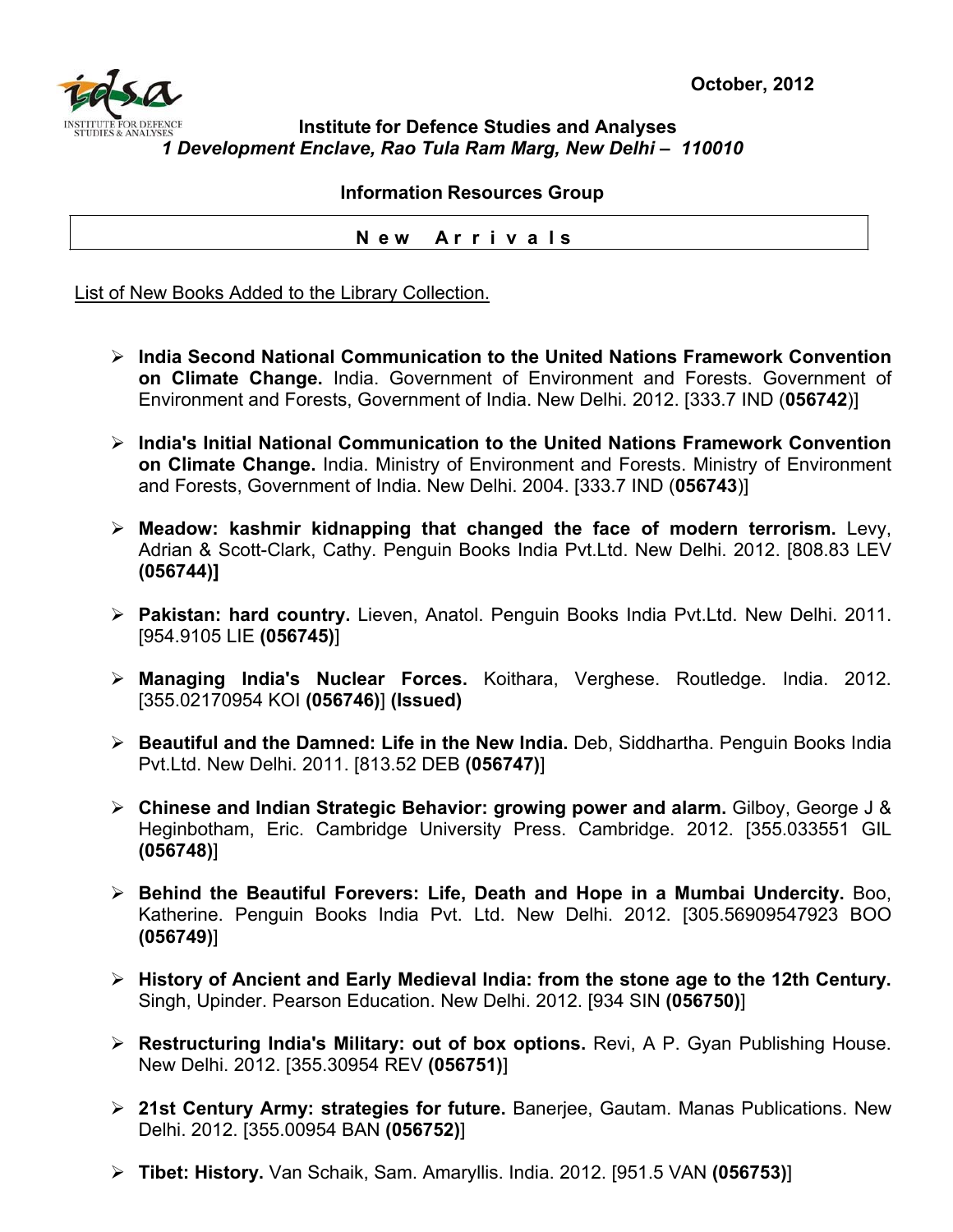- ¾ **Chinese aircraft: China's aviation industry since 1951.** Gordon, Yefim & Komissarov, Dmitriy. Hikoki Publications Ltd. Manchester. 2008. [358.40095109045 GOR **(056754)**]
- ¾ **Pakistan US Conundrum: Jihadists, the Military and the People: the Struggle for Control.** Samad, Yunas. Hurst and Company Publishers Ltd. London. 2011. [327.5491073 SAM **(056755)**]
- ¾ **Most Dangerous Place: Pakistan's Lawless Frontier.** Gul, Imtiaz. Penguin Books India. New Delhi. 2009. [954.91053 GUL **(056756)**]
- ¾ **Jayaprakash Narayan: selected works**. Prasad, Bimal (ed.).Manohar Publishers & Distributors. New Delhi.[954.05 PRA (**056757**)]
- ¾ **Jayaprakash Narayan: selected works**. Prasad, Bimal (ed.).Manohar Publishers & Distributors. New Delhi.2001. [954.05 PRA (**056758**)]
- ¾ **Jayaprakash Narayan: selected works.**Prasad, Bimal (ed.).Manohar Publishers & Distributors. New Delhi.2003. [954.05 PRA(**056759)**]
- ¾ **Jayaprakash Narayan: selected works**. Prasad, Bimal (ed.).Manohar Publishers & Distributors. New Delhi.2003. [954.05 PRA(**056760**)]
- ¾ **Jayaprakash Narayan: selected works**. Prasad, Bimal (ed.).Manohar Publishers and Distributors. New Delhi.2005. [954.05 PRA (**056761**)]
- ¾ **Jayaprakash Narayan: selected works**.Prasad, Bimal(ed). Manohar Publishers and Distributors. New Delhi. 2005. [954.05 PRA (**056762**)]
- ¾ **Jayaprakash Narayan: selected works**.Prasad, Bimal (ed.).Manohar Publishers & Distributors. New Delhi. 2007. [954.05 PRA(**056763**)}
- ¾ **Jayaprakash Narayan: selected works**. Prasad, Bimal (ed.).Manohar Publishers and Distributors. New Delhi. 2007. [954.05 PRA (**056764**)]
- ¾ **Jayaprakash Narayan: selected works.**Prasad, Bimal (ed.).Manohar Publishers & Distributors.New Delhi. [954.05 PRA (**056765**)]
- ¾ **Jayaprakash Narayan: selected works**. Prasad, Bimal (ed.).Manohar Publishers & Distributors. New Delhi. 2009. [954.05 PRA (**056766**)]
- ¾ **Obama's wars**.Bob , Woodward.Simon and Schuster.London.2010.[973.932092 WOO (**056767**)]
- ¾ **Bin Laden :oils ,money,terrorism and the secret Saudi** World.Coll , Steve.Penguin.New Delhi.2008.[ 953.9538 COL (**056768**)]
- ¾ **Confront and conceal : Obama'ssecret wars and surprising use of American Power**.Sanger , David E.Crown Publishers.New York.2012.[327.73 SAN (**056769**)]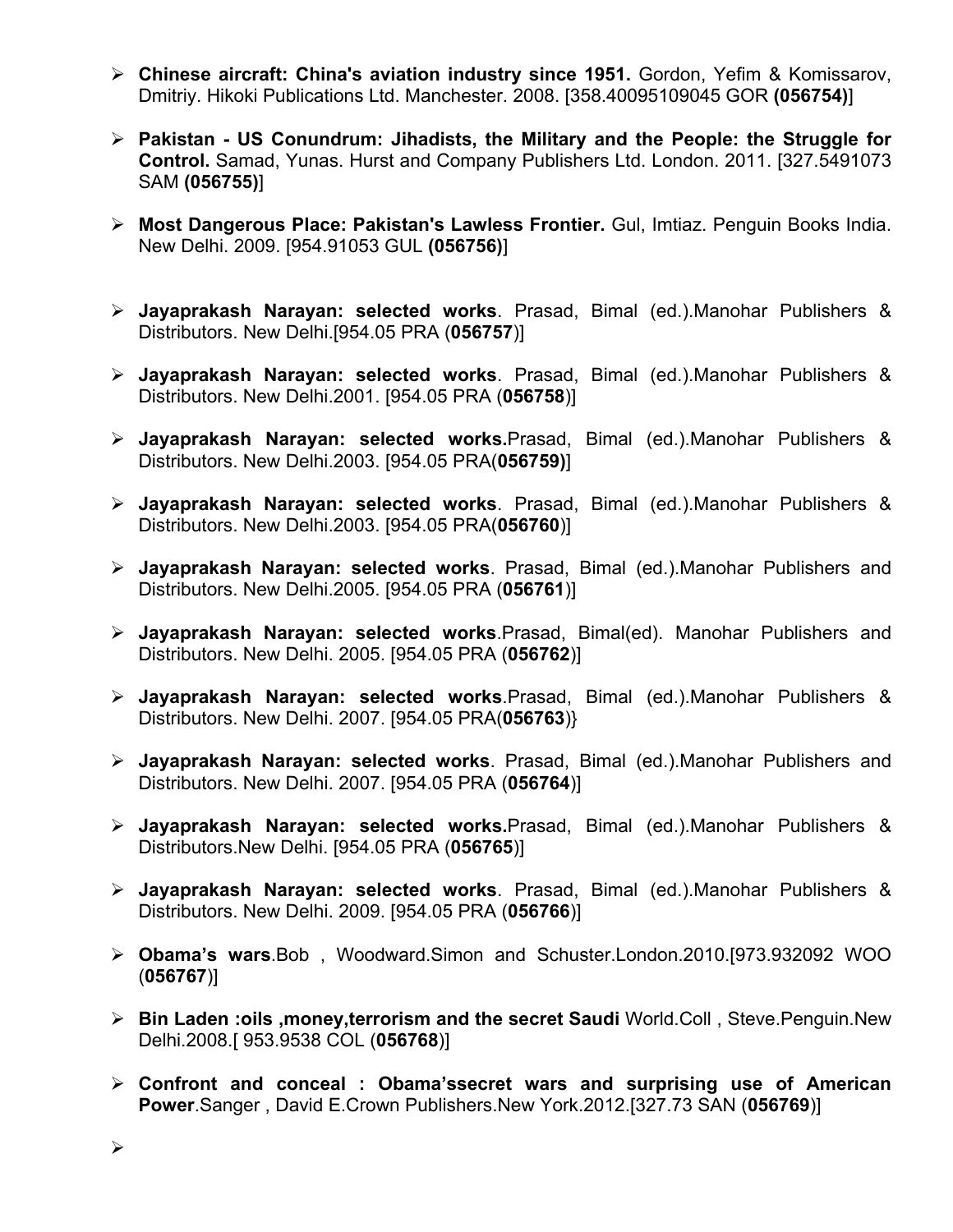- ¾ **Foreign Policy of India in the 21st Century.** Mohanty, Biswaranjan. New Century Publications. New Delhi. 2012. [327.54 MOH **(056771)**]
- ¾ **China's Military and India.** Kondapalli, Srikanth (ed.) Pentagon Press. New Delhi. 2012. [355.009510954 KON **(056772)**]
- ¾ **Reconnecting Britain and India: Ideas for an Enhanced Partnership.** Johnson, Jo (ed.) & Kumar, Rajiv (ed.) Academic Foundation. New Delhi. 2011. [327.54041 JOH **(056773)**]
- ¾ **Kashmir Under the Shadow of Gun :alternatives making of Al' Fatah (Case Study).** Malik, Rao Farman Ali.Uppal Publishing House. New Delhi.2012. [954.604 MAL (**056774**)]
- ¾ **Secular India: Politics of Minorityism**.Vitasta Publishing Pvt.Ltd.2012. [305.8954 SIN (**056775**)]
- ¾ **Islam Restructuring Theology**. Engineer, Asghar Ali.Vitasta Publishing Pvt. Ltd. New Delhi.2012. [297.5 ENG (**056776**)]
- ¾ **Oxford Handbook of the Economics of Peace and Conflict**. Garfinkel, Michelle R (ed.) & Skaperdas, Stergios (ed.Oxford University Press. .).New York. 2012. [330 GAR (**056777**)]
- ¾ **China's Remarkable Economic Growth**.Knight, John & Ding, Sai.Oxford University Press. Oxford. 2012. [338.951 KNI ( **056778**)]
- ¾ **EU and Counter-Terrorism: Politics, Polity and Policies after 9/11**.Routledge. London. 2011. [363.32094 ARG (**056779**)]
- ¾ **Armed Conflicts in South Asia 2011: promise and threat of transformation**. Routledge New Delhi. 2012. [303.6405 CHA (**056780**)]
- ¾ **Transformation of the Gulf: politics**, **economics and the global order**. Held, David (ed.) & Ulrichsen, Kristian (ed.).Routledge. London. 2012. [341.2477 HEL (**056781**)]
- ¾ **Securitizing Balance of Power Theory: polymorphic reconceptualization**. Saltzman, Ilai Z.Lexington Books. Lanham. 2012. [327.112 SAL (**056782**)]
- ¾ **Comparative Study of Electoral Systems**. Klingemann, Hans-Dieter (ed.).Oxford University Press. Oxford.2009. [324.6 KLI (**056783**)]
- ¾ **Political Research. [methods and practical skills**.Halperin, Sandra & Heath, Oliver. Oxford University Press. Oxford.2012. [320.072 HAL (**056784**)]
- ¾ **On the Indian Frontier: Lord Curzon of Kedleston**.Oxford University Press. Oxford. 2012. [954.035 ANJ (**056785**)
- ¾ **Bhutto and the Breakup of Pakistan**. Yunus, Mohammed.Oxford University Press.Karachi. 2011. [327.5491 YUN (**056786**)]
- ¾ **Wavell and the Dying Days of the Raj: Britain's Penultimate Viceroy in India**. Chawla, Muhammad Iqbal.Oxford University Press. Pakistan.2011.[954.0359 CHA (**056787**)]
- ¾ **Politics of ethnicity in Pakistan: the Baloch, Sindhi and Mohajir ethnic**